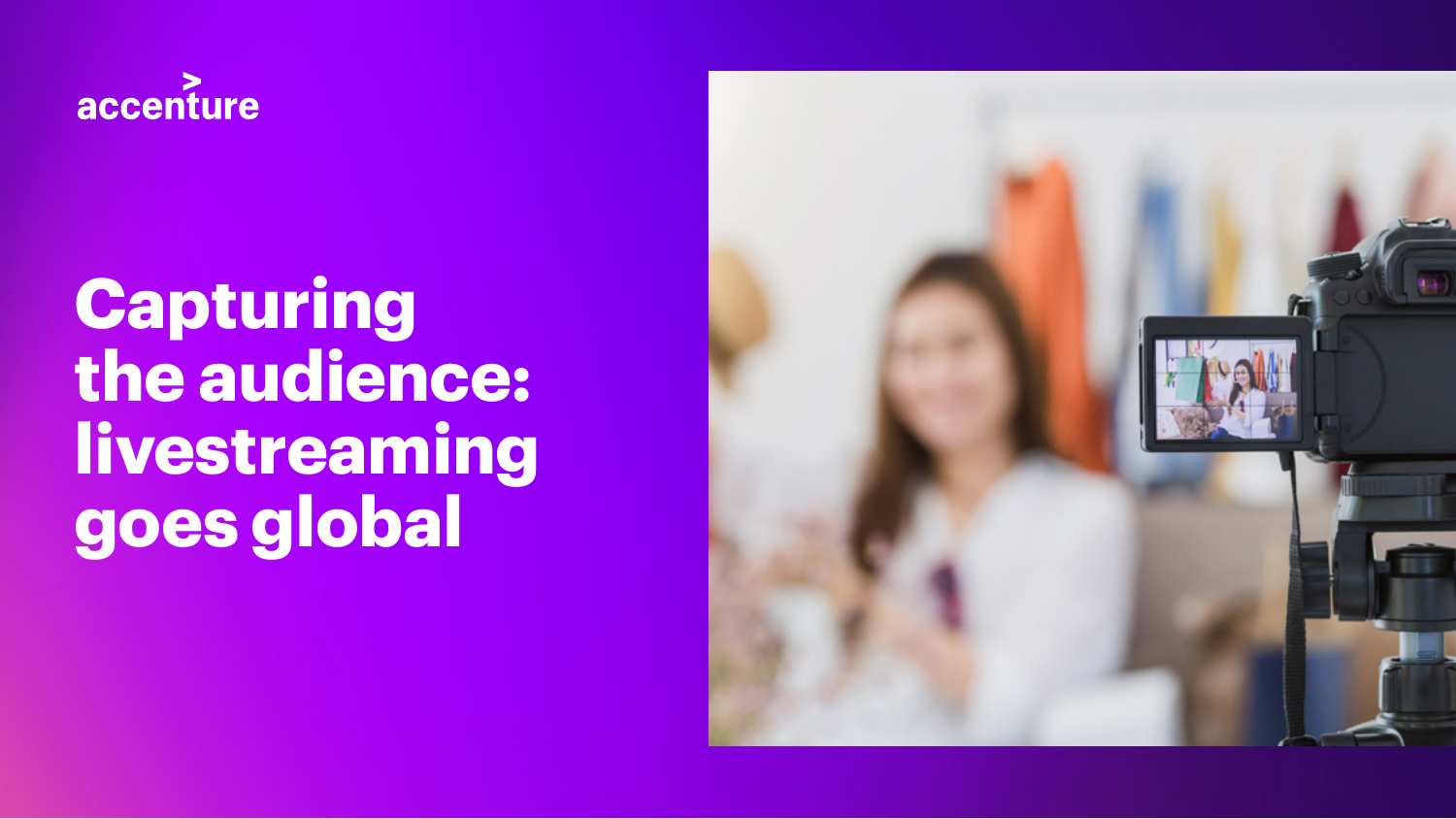Sales generated via livestreams in China doubled in 2020, and apps from WeChat to TikTok are expanding their platform offerings. Can live shopping become equally successful in Europe, and how sustainable is the channel?



15,000 lipsticks sold in five minutes - this is the scale of live shopping in China.

The lipsticks, sold on Taobao's livestreaming service by social media influencer Li Jiaqi, are just one example of the medium's extraordinary reach in China. In 2020, 7.5% of Taobao's revenues from the annual Singles' Day sales event were driven by live shopping. Everything from cosmetics to cars is sold through live platforms in China. Taobao and video-sharing apps Kuaishou and Douyin are some of the biggest players, with 50 million viewers tuning in on the latter last year to spend \$30 million on smartphones during Xiaomi's two-hour-long debut.<sup>1</sup>

An ecosystem of protagonists has already formed around live shopping, creating a substantial, reliable market. Influencers, or KOLs (Key Opinion Leader) as they are known in China,

act as hosts, multi-channel network companies take care of production, and shopping platforms interlink streams with ecommerce functionalities.

The live shopping boom in China is, however, not without its issues. The spike in consumer adoption has led to a rush of brands wanting to exploit the channel. Consequently, brands are driving up fees of KOLs, who are generally paid a fixed sum plus a commission from sales. And, just as we have seen with sponsored posts on social media, brands can never be quite sure whether an influencer's promised reach is fully organic, or if some viewers are in fact bots.

Yet brands and retail platforms continue to invest. Chinese search giant Baidu recently acquired live streaming platform YY Live in a deal worth \$3.6 Million, and WeChat is currently testing store infrastructure that can be seamlessly integrated into its livestreams.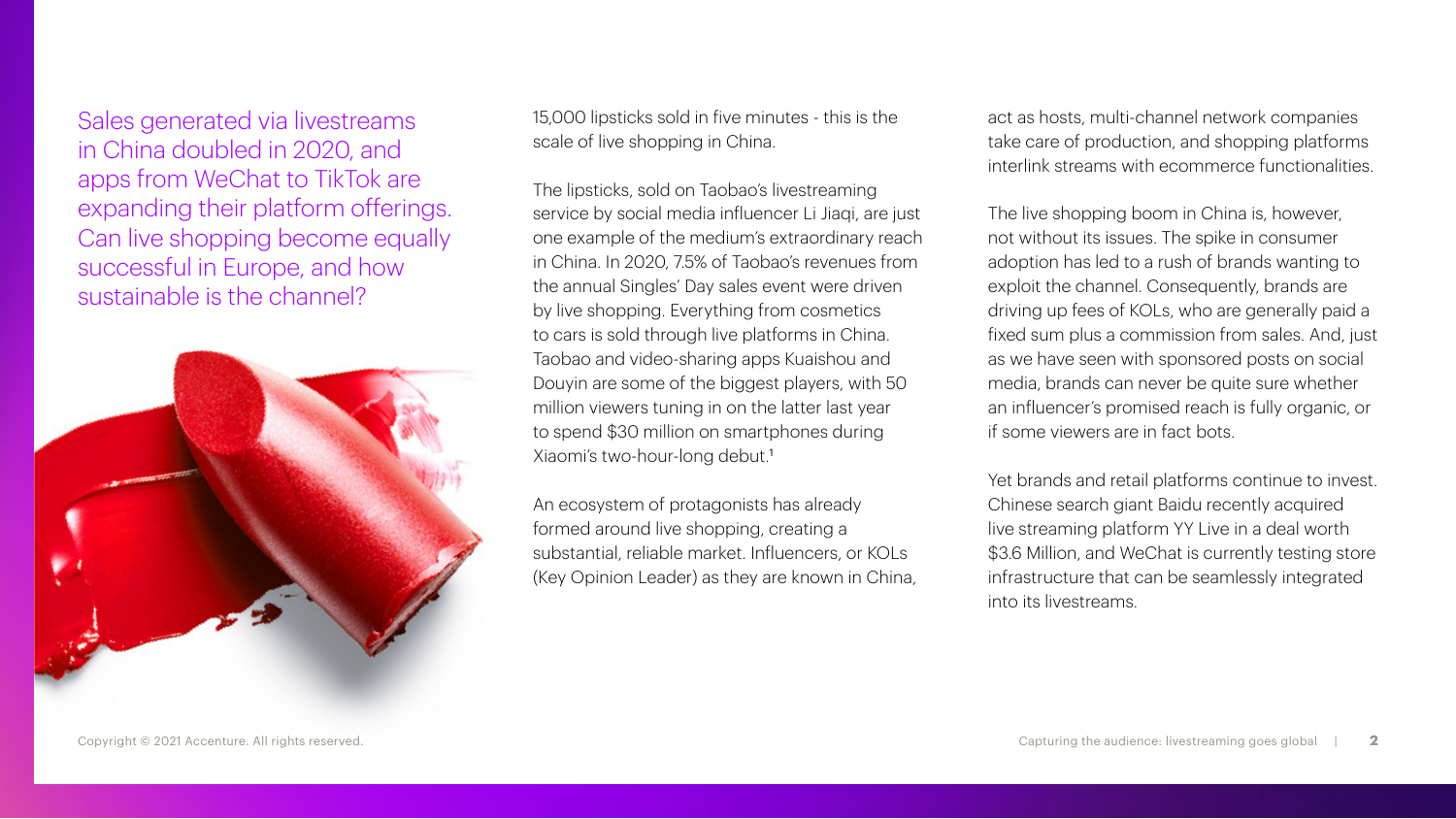## Playing catch up with China

It's clear retailers and brands expect the live shopping phenomena to go global, and the recent spike in adoption of live streaming due to the pandemic backs this prediction up. Active streamers on live gaming platform Twitch tripled from December 2019 to December 2020, for example,<sup>2</sup> and Instagram Live streaming in the US grew by 70% in the first month of the pandemic.<sup>3</sup>

Unsurprisingly, major players are stepping up to provide the technology necessary for live shopping and claim their share of the cake. Amazon rolled out Amazon Live4 in July 2020 and Instagram is implementing in-app checkout functionality to further connect shopping and live streaming.<sup>5</sup> Despite this progress, the western ecosystem of live shopping platforms

remains fragmented. Brands that own their ecommerce channels tend to focus on solutions such as Sweden's Bambuser, which embeds live streaming into shops. While this cuts out third-party shopping platforms, it also upends customer expectations around livestreaming, which is typically hosted on social media.

Europe has one other potentially major obstacle to successful adoption: bandwidth. The live shopping boom in China was enabled, if not driven, by strong LTE coverage and the accelerated 5G roll-out in 2020. With users mostly staying at home during the pandemic, limited mobile bandwidth in Europe could be overlooked. It's unclear just how big the impact of 'normal' travel habits will be on the adoption of live streaming in Europe, post-pandemic.

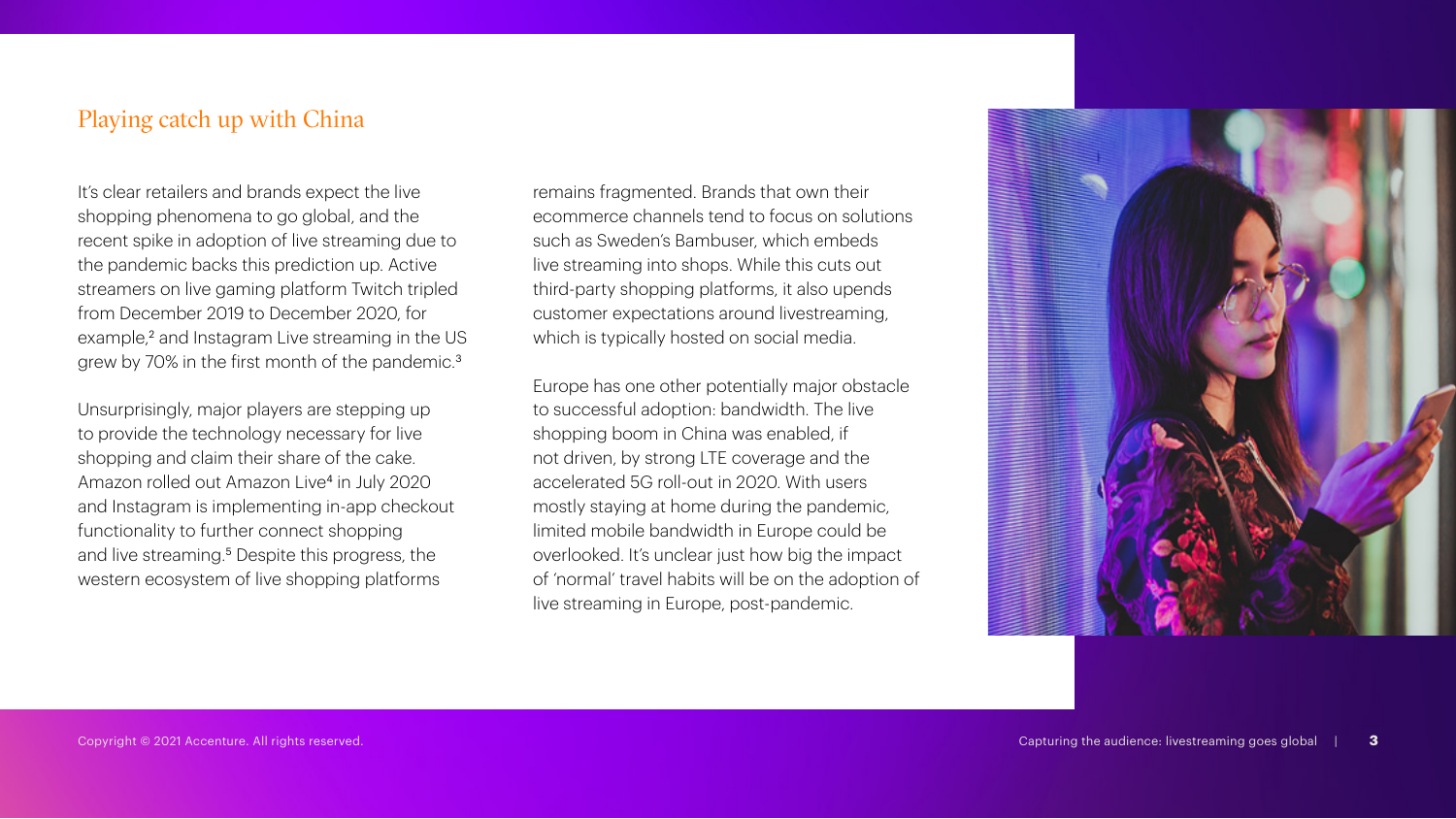## How to win in live streaming

#### **Category fit**

CPGs must first assess whether their business model is a fit for live shopping, and which categories are suited for the channel. Some fundamental principles for success in live shopping include:

- Storytelling Products must spark interest with consumers and ideally allow for a demonstration
- Audience Target customer segments must align with the platform's target audience
- Unit Economics Products must be priced so that a single item basket is still economical

#### **Direct-To-Consumer (D2C) access**

Established ecommerce channels or a strong D2C footprint on marketplaces is a prerequisite for setting up profitable live shopping events. CPG companies that have not yet built their D2C routes can instead partner with a retailer.

#### **Partnerships**

The choice of the right host is fundamental to success in live shopping. An internal product expert brings in the right knowledge, whereas influencers contribute reach. For both, authenticity is key. Whether the host is an expert, influencer or combination, category expertise and a talent to present products in an engaging and authentic way is crucial to maintaining a carefully crafted brand image. No cutbacks should be made when choosing implementation partners. A strong partner with extensive expertise will be able to guide initial experiments and support in scaling up efforts in case of success.

As live shopping continues to grow, brands must grapple with yet another new channel. As with all social commerce channels, success will come from a genuine dedication to the community, constant collaboration with important creators, and the courage to make mistakes.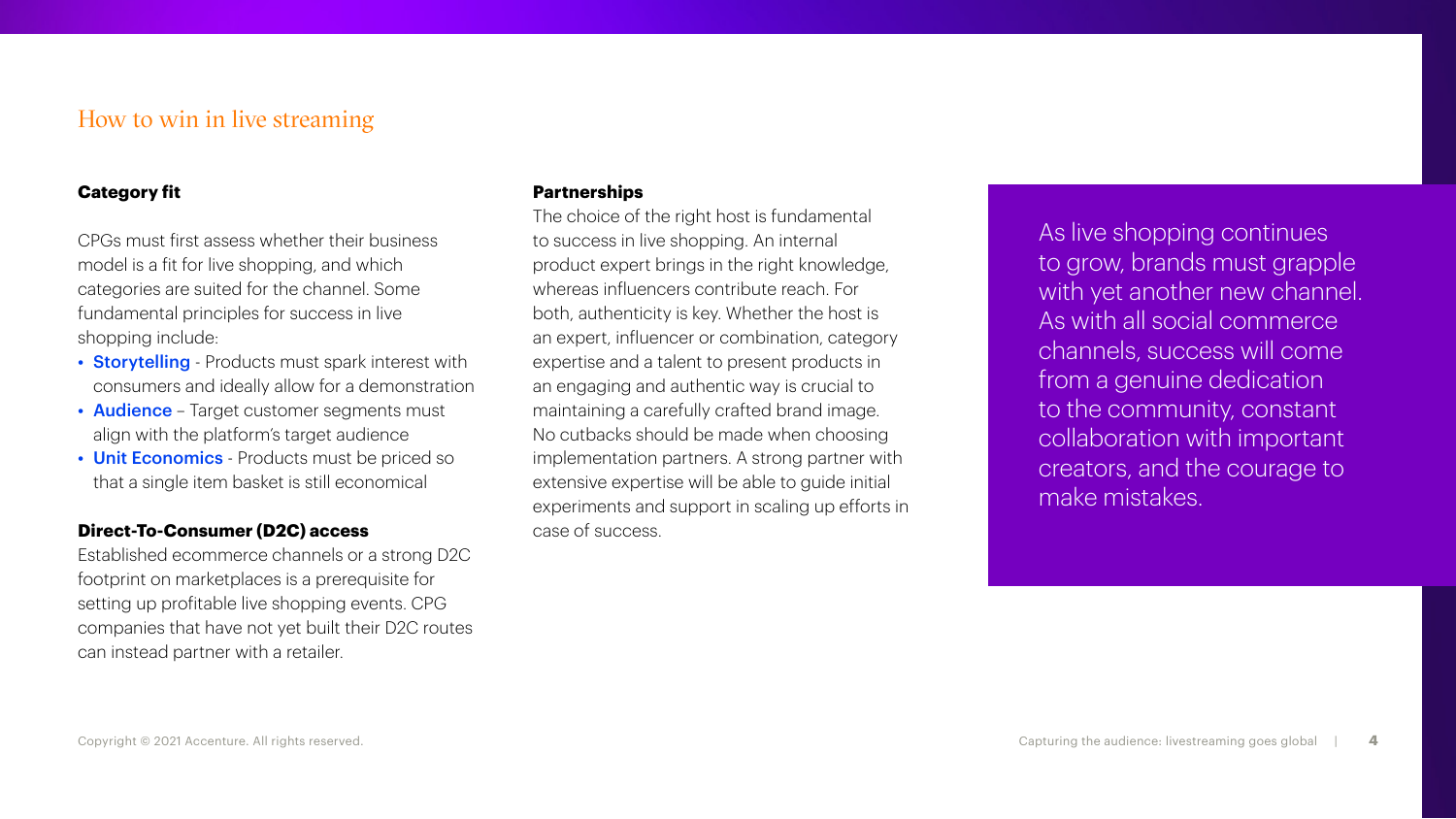#### **Be an early adopter**

European CPG companies that have identified a category fit should not wait for the ecosystem to develop, but instead start experimenting, testing, and learning now. The most likely players to enter this market - traditional home shopping networks - seem to have been completely left out of the equation. This not only indicates there are big opportunities for brands willing to take the leap, it proves live shopping is not just a rehashed

version of home shopping; it is the logical extension and evolution of an ongoing social commerce trend.

It's highly unlikely the European live shopping market will match pace with China's. Yet Chinese platforms are already keenly eyeing its untapped potential: for Singles' Day 2020, Alibaba unveiled a tool that translates live streams in real time from Chinese to English, Russian, Spanish and French,

as well as from English to Russian, Spanish and French. Seventy percent of merchants activated the feature on Singles' Day.<sup>6</sup>

The spike in live streaming during the pandemic has pointed the way for social commerce. And while there may be issues with bandwidth and other initial growing pains, live streaming is here to stay - and live shopping promises to be an integral, lucrative part of it.